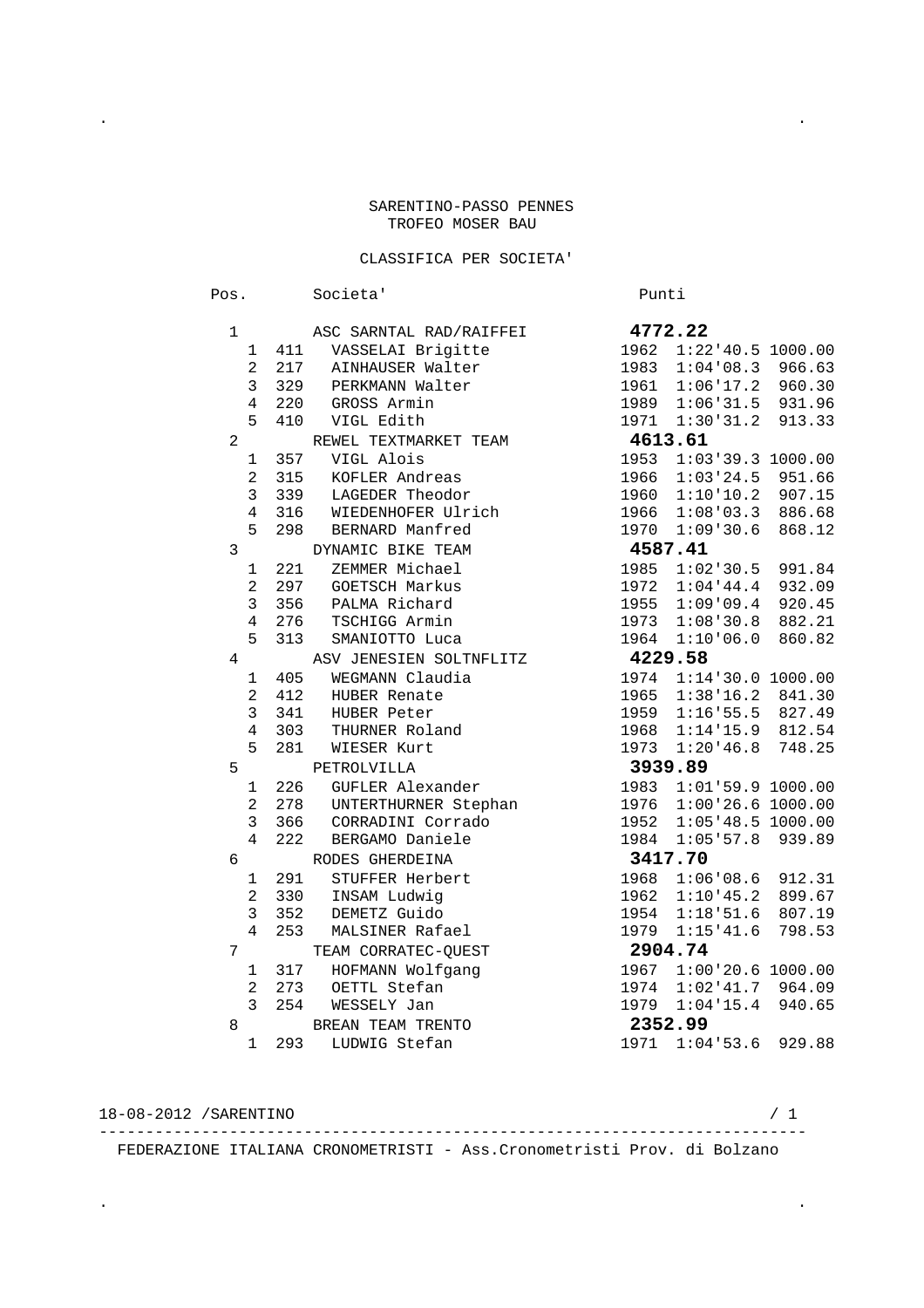|                        | Societa<br>2 251 TOLL Dietmar<br>3 272 LUDWIG Gerhard<br>5 CHABS<br>1 2020 CHABS<br>1 2020 CHABS<br>1 2020 CHABS<br>1 2020 CHABS<br>1 2020 CHABS<br>1 2020 CHABS<br>1 2020 CHABS<br>1 2020 CHABS<br>1 2020 CHABS<br>1 2020 CHABS<br>1 2020 CHABS<br>1 2020 C<br>Pos. Societa' |                       |    |
|------------------------|-------------------------------------------------------------------------------------------------------------------------------------------------------------------------------------------------------------------------------------------------------------------------------|-----------------------|----|
|                        |                                                                                                                                                                                                                                                                               |                       |    |
|                        |                                                                                                                                                                                                                                                                               |                       |    |
| 9                      |                                                                                                                                                                                                                                                                               |                       |    |
|                        |                                                                                                                                                                                                                                                                               |                       |    |
|                        |                                                                                                                                                                                                                                                                               |                       |    |
|                        |                                                                                                                                                                                                                                                                               |                       |    |
|                        |                                                                                                                                                                                                                                                                               |                       |    |
|                        |                                                                                                                                                                                                                                                                               |                       |    |
|                        |                                                                                                                                                                                                                                                                               |                       |    |
|                        |                                                                                                                                                                                                                                                                               |                       |    |
|                        |                                                                                                                                                                                                                                                                               |                       |    |
|                        |                                                                                                                                                                                                                                                                               |                       |    |
|                        |                                                                                                                                                                                                                                                                               |                       |    |
|                        |                                                                                                                                                                                                                                                                               |                       |    |
|                        |                                                                                                                                                                                                                                                                               |                       |    |
|                        |                                                                                                                                                                                                                                                                               |                       |    |
|                        |                                                                                                                                                                                                                                                                               |                       |    |
|                        |                                                                                                                                                                                                                                                                               |                       |    |
|                        |                                                                                                                                                                                                                                                                               |                       |    |
|                        |                                                                                                                                                                                                                                                                               |                       |    |
|                        |                                                                                                                                                                                                                                                                               |                       |    |
|                        |                                                                                                                                                                                                                                                                               |                       |    |
|                        |                                                                                                                                                                                                                                                                               |                       |    |
|                        |                                                                                                                                                                                                                                                                               |                       |    |
|                        |                                                                                                                                                                                                                                                                               |                       |    |
|                        |                                                                                                                                                                                                                                                                               |                       |    |
|                        |                                                                                                                                                                                                                                                                               |                       |    |
|                        |                                                                                                                                                                                                                                                                               |                       |    |
|                        |                                                                                                                                                                                                                                                                               |                       |    |
|                        |                                                                                                                                                                                                                                                                               |                       |    |
|                        |                                                                                                                                                                                                                                                                               |                       |    |
|                        |                                                                                                                                                                                                                                                                               |                       |    |
|                        |                                                                                                                                                                                                                                                                               |                       |    |
|                        |                                                                                                                                                                                                                                                                               |                       |    |
|                        |                                                                                                                                                                                                                                                                               |                       |    |
|                        |                                                                                                                                                                                                                                                                               |                       |    |
|                        | 311 BERGER Heimo                                                                                                                                                                                                                                                              | 1966 1:07 34.2 893.05 |    |
| $\mathbf{1}$<br>26 —   | AACHEN                                                                                                                                                                                                                                                                        | 875.26                |    |
|                        | 1 343 MAASSEN Rainer                                                                                                                                                                                                                                                          | 1962 1:12'43.6 875.26 |    |
|                        | 27 A.S.D. ALPENJET                                                                                                                                                                                                                                                            | 870.32                |    |
|                        | 1 306 SCHIESARO Fabio                                                                                                                                                                                                                                                         | 1972 1:09 20.1 870.32 |    |
| 28                     | LEXXI SPEEDBIKE                                                                                                                                                                                                                                                               | 869.12                |    |
| $\mathbf{1}$           | 294 BRUNNEGGER Thomas                                                                                                                                                                                                                                                         | 1972 1:09 25.8 869.12 |    |
| 29                     | POLISP. BIKE TEAM                                                                                                                                                                                                                                                             | 865.93                |    |
| 1                      | 255 POLIG Alexander                                                                                                                                                                                                                                                           | 1980 1:09'48.1 865.93 |    |
| 30 <sup>7</sup>        | RKV DACHAU                                                                                                                                                                                                                                                                    | 864.99                |    |
|                        | 1 228 BRUGGER Adrian                                                                                                                                                                                                                                                          | 1985 1:11'40.5 864.99 |    |
| 31                     | KSV FOR FUN CYCLING TEA                                                                                                                                                                                                                                                       | 864.44                |    |
|                        | 1 257 LUGGIN Norbert                                                                                                                                                                                                                                                          | 1978 1:09 55.3 864.44 |    |
|                        | 32 GS CASSA RISPARMIO BZ                                                                                                                                                                                                                                                      | 809.47                |    |
|                        |                                                                                                                                                                                                                                                                               |                       |    |
| 18-08-2012 / SARENTINO |                                                                                                                                                                                                                                                                               |                       | /2 |

. .

 ---------------------------------------------------------------------------- FEDERAZIONE ITALIANA CRONOMETRISTI - Ass.Cronometristi Prov. di Bolzano

. .